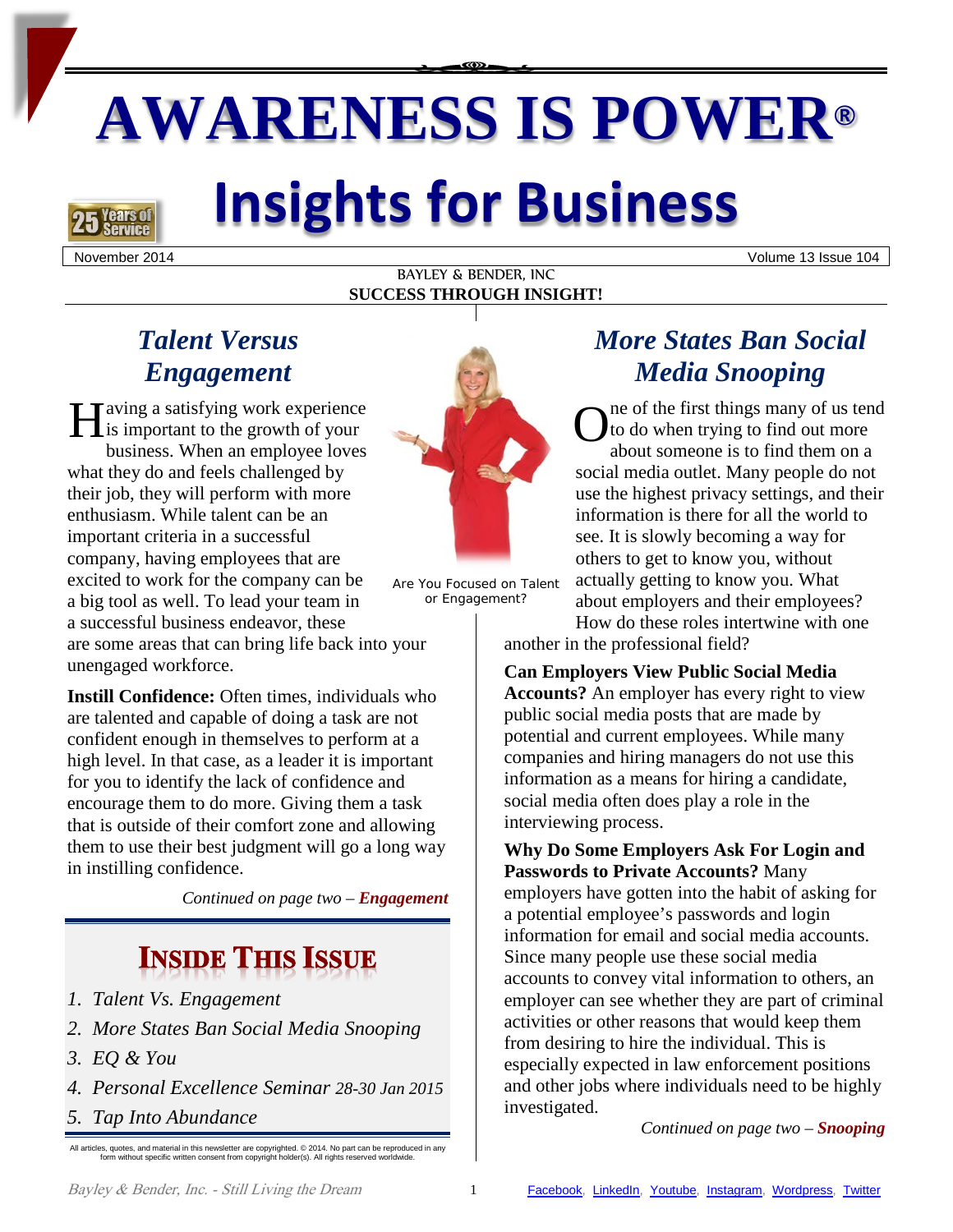#### *Continued from page one – Engagement*

**Invite Participation:** In many companies, inviting the employees to give feedback and suggestions

about daily functions within their work capacity can truly boost engagement.



If they can establish some amount of ownership over their task and area of expertise,

they will most certainly work harder. Whenever an individual has the ability to make decisions, they will feel more a part of the team.

**Stimulate Growth:** Encourage your employees to grow, learn, and be better in doing their job. It is important to provide training & development opportunities for all employees. This is a great way to get someone excited about their job as well as learn better, more efficient ways to accomplish the tasks at hand. When you are in a learning environment, it stimulates growth and overall creativity.

**Give Praise:** Show those that are part of your team that you value their participation and involvement in the company. Even though these individuals are paid to be there and do the job, everyone likes to be thanked for a job well done. Do not underestimate the power that praise gives

to your employees. At the end of the day, you may find that you have employees that have become highly engaged with their job and they will produce better quality work. On the other hand, it may



still not be enough if the team lacks the talent it needs to excel. Finding the right balance of talented and engaged workers is no easy task. Continue to seek out talented employees and create an exciting work environment to give yourself the best odds at success.

*If you have any questions about this article, or about how we can help you with your current team building, performance, leadership, strategy, and / or hiring needs, contact us today!*

~ Written for us by our associate Gary Sorrell, Sorrell Associates, LLC. Copyright protected. All rights reserved.

#### *Continued from page one – Snooping*

**What Does the Law Have to Say About This?** Asking for the passwords and login information to an employee's personal account is being ruled as an invasion of privacy. As more and more states are passing laws that keep employers from being

allowed to access this information, what is the next step for employers?

It is important that all business owners and senior management give their



employees clear expectations about social media posting. While you can't demand that an employee refrain from saying negative things about your company, you can encourage them to use good judgment when posting. If they do not want their boss to see negative thoughts about their workplace, posting that as a status is not a good idea. You can't take away a person's freedom of speech, but you can give wisdom and guidance about word choices.

While laws are being passed that keep employers from being allowed to access an individual's private accounts, you do have the right to look at their public profiles.  $\blacklozenge$ 

~ Written for us by our associate Gary Sorrell, Sorrell Associates, LLC. Copyright protected. All rights reserved.



### **American Diabetes Awareness Month**

Diabetes is a disease in which the body does not produce or properly use insulin.



There are 20.8 million people in

the United States, or 7% of the population, who have diabetes. While an estimated 14.6 million have been diagnosed with diabetes, unfortunately, 6.2 million people (or nearly one-third) are unaware that they have the disease.

For more info, visit **[The American Diabetes](http://www.diabetes.org/in-my-community/programs/american-diabetes-month/)  [Association](http://www.diabetes.org/in-my-community/programs/american-diabetes-month/)**

*"The only limits are, as always, those of vision."* ~ *James Broughton*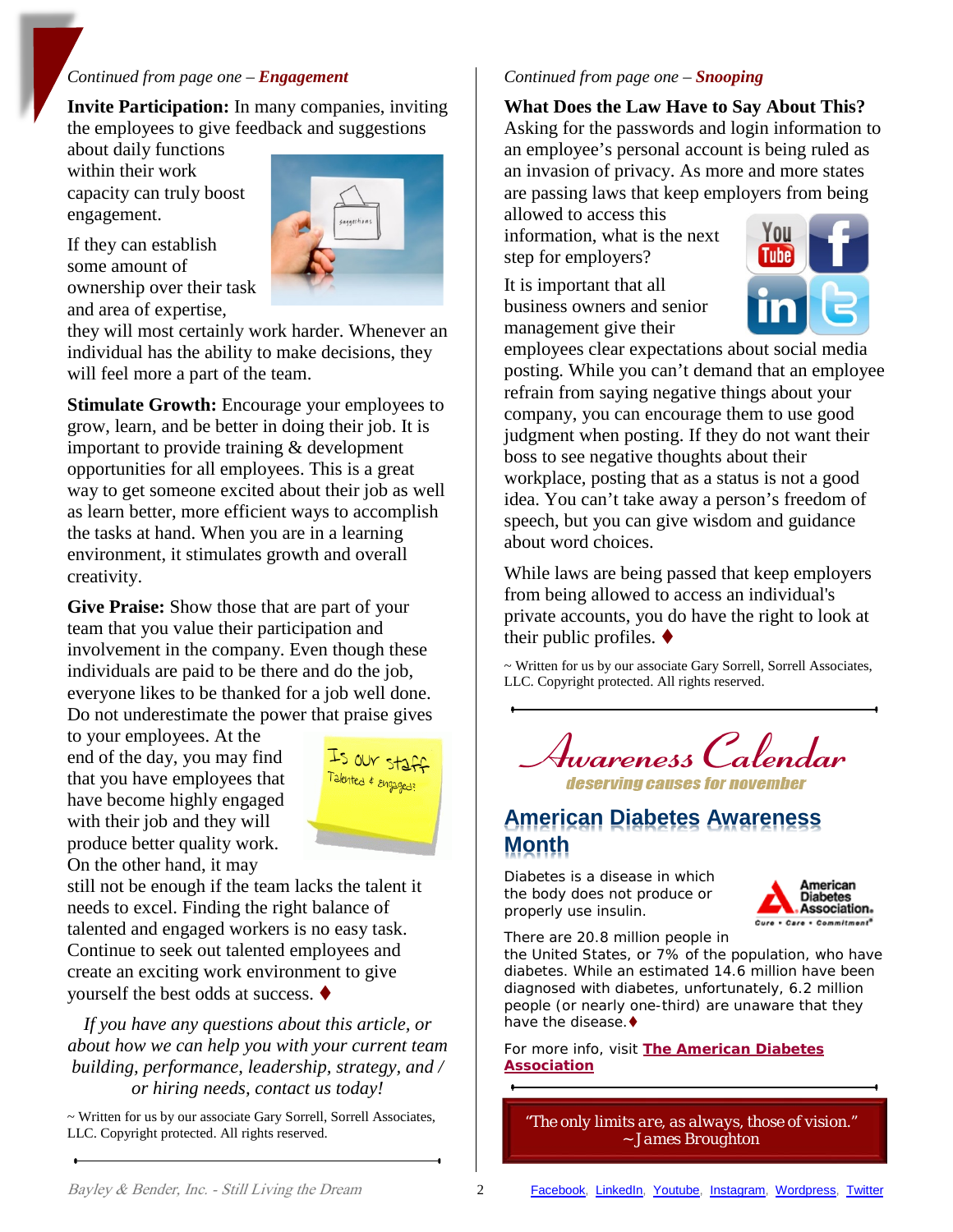## *EQ & You!*

In order to achieve higher l<br>leadership, a person must n order to achieve higher levels of productivity, performance and develop high levels of Interpersonal Self emotional intelligence. **Skills Awareness** 

#### **Self-Awareness**

If we are not aware of our emotions and how they impact others, the other emotional intelligence skills become more difficult to demonstrate. If we are unaware of our emotions, it's virtually impossible to regulate them. Being Self-

aware is the first step towards Self-regulation.

#### **Self-Regulation**

Once we are aware of our emotions, then we can begin to regulate them. If we fail to regulate our emotions, it becomes difficult to stay focused and on task. Self-regulation also comes into play when changes occur in our personal and professional lives. If we allow our emotions to run amok, we become demotivated. Self-regulating leads to improved Motivation.

Empathy

#### **Motivation**

Staying motivated despite your emotional temperature relies heavily on being selfaware and regulating your emotions. Part of emotional intelligence is channeling both positive and negative emotions into focused and productive energy. Motivation is essential for Empathy.

Research has shown that the most effective people are those who understand themselves, both their strengths and weaknesses, so they can develop strategies to meet the demands of their environment. (TTI International)

Emotional Intelligence

Motivatio

Self

**Regulation** 

#### **Empathy**

It is important to understand and consider the feelings of others when trying to make a good decision. While others' feelings are not the only deciding factor in a decision, they are important and should be considered. Furthermore, those that lack Empathy may have difficulty with Social Skills.

#### **Social Skills**

The ability to effectively manage relationships is the amalgam of all the other emotional intelligence skills. If you effectively self-manage and are empathetic towards others, good social skills follow suit. Social skills are more than friendliness. Those that demonstrate superior social skills are persuasive, easily build rapport, and are adept at building strategic alliances.

#### *If you have any questions about how we can help you with EQ, contact us today!*

~ Written for us by our associate Gary Sorrell, Sorrell Associates, LLC. Copyright protected. All rights reserved.



### **The Silent Side of Communicating**

Whether negotiating the biggest deal of your career, coaching your team, or describing a project, keep your ears open. Otherwise, you may talk yourself right out of the room.

#### **To be a better listener:**

• **Try not to judge**. Even if you disagree with what's being said or the way it's presented, resist planning a rebuttal. Focus on understanding the message, not critiquing the messenger.

• **Commit your full attention** as soon as the other person starts to speak, not just when you hear a word or phrase that interests you.

• **Do whatever it takes to limit distractions**. Examples: Suspend incoming phone calls, remove unnecessary papers from your desktop, or meet in a neutral area, such as a conference room.

**Tip**: If you're entering a room, ask the speaker to wait until you're both comfortable to start the conversation.

Source: *Negotiate Like the Pros*, by John Patrick Dolan, Berkley Publishing Group, 200 Madison Ave., New York, NY 10016.



Don't miss next month's issue. Subscribe now!

#### AWARENESS IS POWER® *Insights for Business*

2024 Powder Mill Rd Silver Spring, MD 20903

 Tel: 301-439-8317 E-mail: [aip@awarenessispower.com](mailto:aip@awarenessispower.com)

Visit Our Web Site at: [www.awarenessispower.com](http://www.awarenessispower.com/)

12 Issues for Only \$97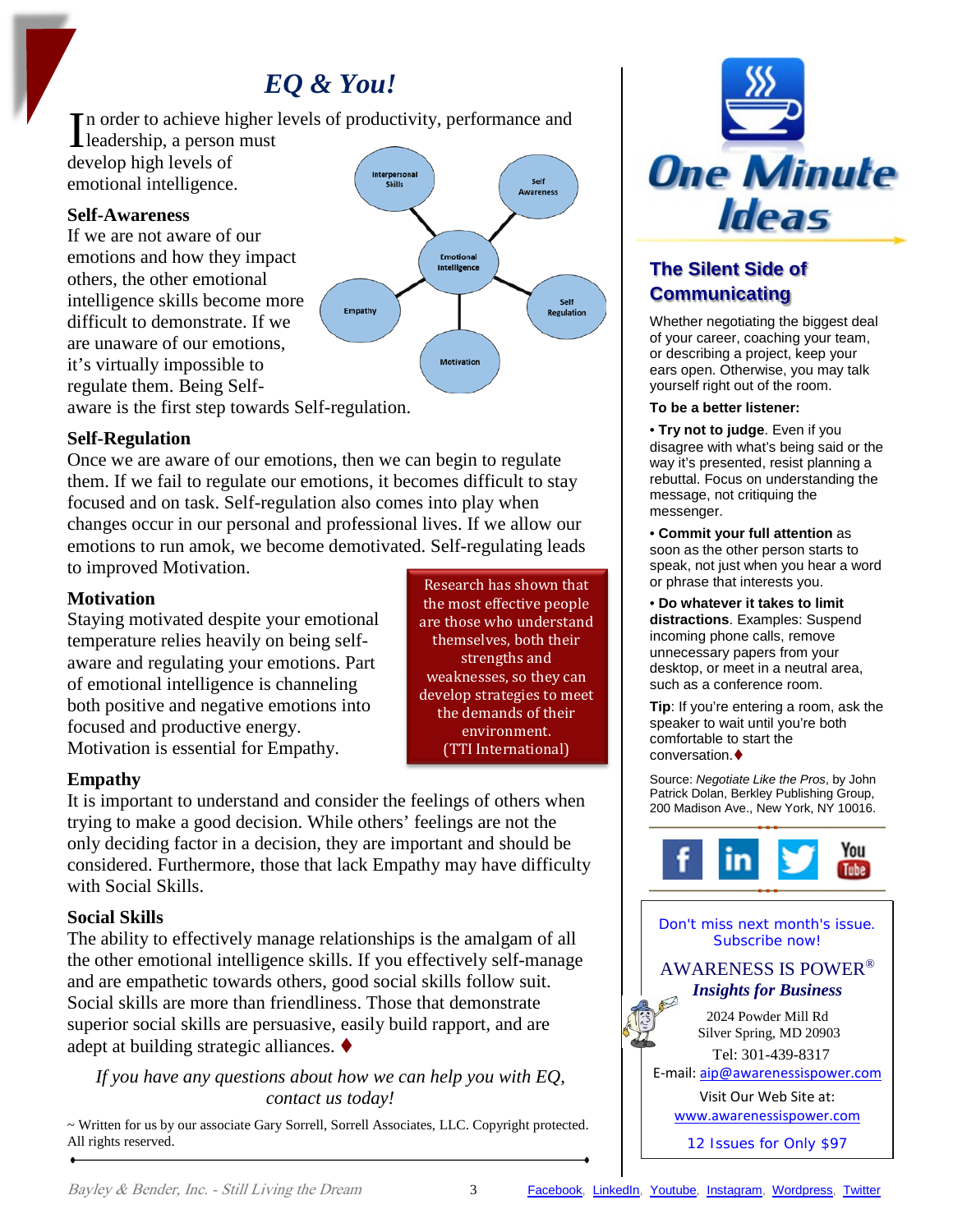## *Exceptional Leaders Express Appreciation*

esearch has consistently shown that employees choose lack of appreciation from organizational leadership as one of the key dis-satisfiers at work. This also consistently shows up when leaders use multi-rater feedback instruments to measure others' perceptions of their leadership capabilities. R

Exceptional Leaders take the time to express and show appreciation a lot. They do this with groups and oneon-one.

The adage that says "You can get more bees with honey than with vinegar" still holds true in the business world.

#### *Thought Provoker*

- $\checkmark$  When did you last get a sincere expression of appreciation from your boss? If you remember, how did it feel and to what degree did it motivate you?
- $\checkmark$  Identify three key people in your work life, perhaps peers or subordinates. Think about their gifts. What strengths do they bring to the job?
- $\checkmark$  In what ways could you express appreciation for who they are and the work that they do?

Decide to show appreciation. Think about the words you will use. Even write them down. Decide whether to communicate in writing or orally.

#### *Make the time to do it.*

~ Copyright protected by author Bruce M. Anderson. Reprinted with permission. Thinking Partners Inc.713-882-5285

#### *Pillars of Success.* **Don't miss this book! It's a Great Gift for your team, family, friends, or co-workers. Call Janine to order 301-439-8317 or click on the image for more information!**

## **PILLARS OF SUCCESS**

It's no secret that success is something everyone wants. The process can be a mystery and *Pillars Of Success* is a book all about revealing success secrets of several of the most prosperous people in business today.

Contributing author Pat Bender has an **Awareness Is Power**® process. "The more aware you are," she says, "the more aware you'll become." You will learn the three important things leaders and successful people have in common.

#### *CLICK ON THE IMAGE FOR MORE DETAILS AND TO GET YOUR COPY TODAY!!*

**NAL EXCELLENCE SE** 





## **Personal Excellence Seminar: January 28-30, 2015**

This three-day course allows you to focus on every aspect of your professional and personal life, to build on your strengths and bring out the best in yourself and those around you. **The seminar provides you with the tools to raise your game and take the rest of the team with you!** The benefits are both personal and professional:

• The SEVEN KEYS to professional and personal success • The daily Mental Laws to help you achieve your goals •

• Setting your professional and personal goals in life • Visualize, implement and achieve your goals • Learn how to reduce stress in all areas of your life • See and develop the strengths in yourself and others •

#### CONTACT BAYLEY & BENDER FOR MORE INFORMATION TO BRING THIS OR ANY OTHER SEMINAR TO YOUR ORGANIZATION!





**PILLARS** Fuccess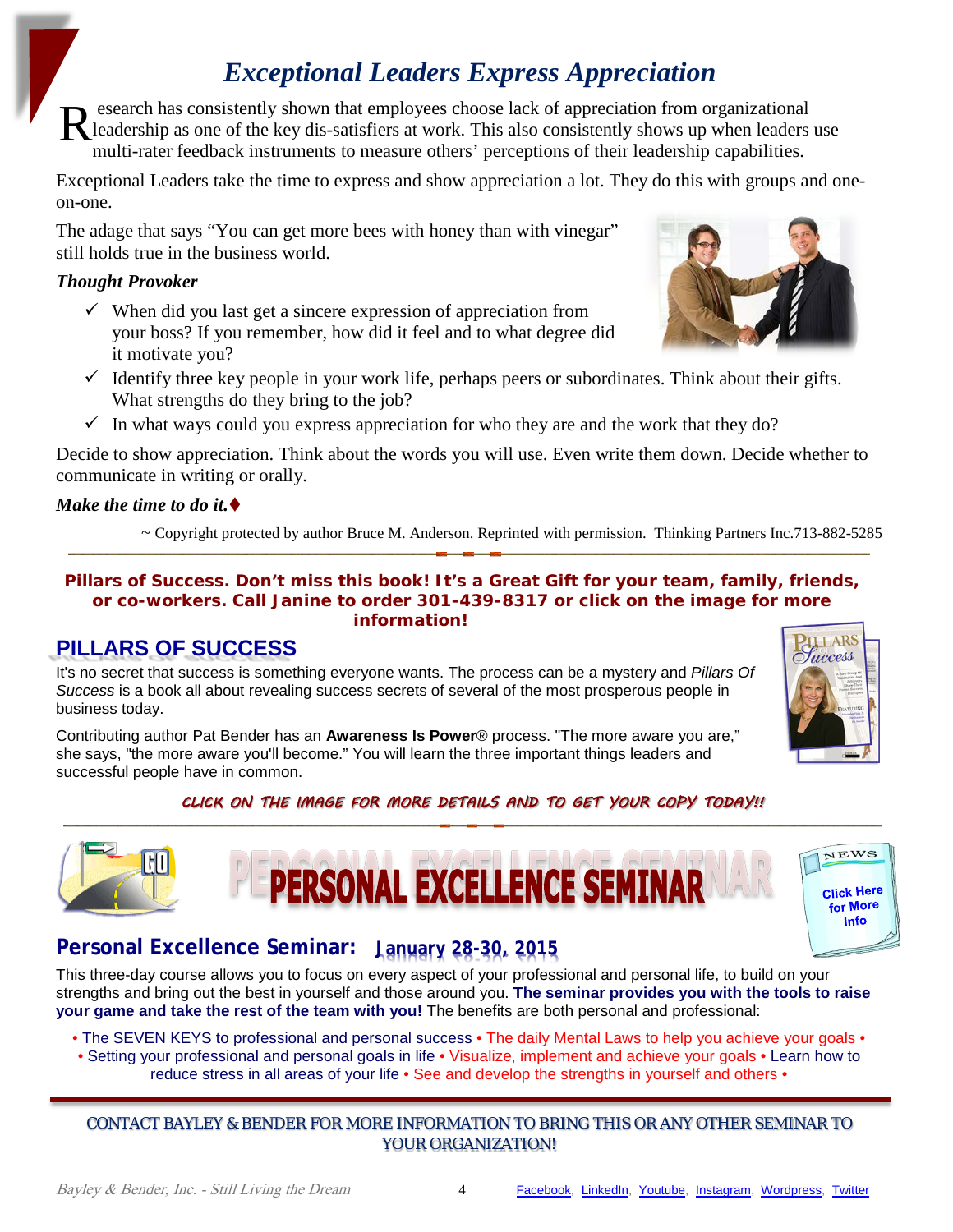#### **[Attitude,](http://bayleyandbender.wordpress.com/category/attitude/) [Change](http://bayleyandbender.wordpress.com/category/change/)**

# *Tap Into Abundance*

#### *"Don't force it. Don't push it! Don't pull it!"*

took a tap class last night with Baakari Wilder. He I took a tap class last night with Baakari Wilder. H<br>
is an awesome tap dancer and teacher. He tapped<br>
on Proodway for 3 years on Broadway for 3 years.

Baakari was teaching us his traveling paddle & roll exercise. He asked a question. What foot does the

heel go down? A Ten year old tapper tapping next to me said "Right foot". Baakari said we all know that don't we?

Of course I said no I don't know that and why does the heel go down on the right foot? Another student quickly answered – Because Baakari



Baakari could have blown me

said so.

off and not answered my question – which would have been a much easier way for him to handle the question and it would have saved time.

Instead Baakari took a breath and I could see his wheels turning.

He said, "If you are traveling to the right you are going to start on your right foot because that is the direction you are going in. It would take a tremendous amount of energy to start on the opposite foot because your body would naturally want to go in the opposite direction. Let your body and weight lead you in the direction you are traveling. Don't fight against gravity. Breathe and relax. When you are not sure, Watch and listen. You are playing music with your feet. Listen to the tones and rhythm. Not every sound is going to be loud. You will make soft sounds and accents will go on your heels or the different parts of your feet. Pay attention to every step. Don't think about the email you need to send out for one split second because you will miss a step and that will throw you off completely. Pay Attention. Figure it out beforehand. Think about it and think about what makes sense. Go in prepared. Think about the next step before you get there."

**Have you ever wanted something so badly and that's all you could ever think about?** You did everything to try to make it happen? It was almost like an addiction. You kept pushing and pulling and trying to force it to happen. You had lots of obstacles, headaches and heart breaks along the way? How was the journey? Was it a fun journey?



Now think about a time when you had a goal and everything just seemed to fall into place perfectly. You met the right people at the right time and they were able to help you. They were kind and compassionate and there was tremendous trust. Everything worked out perfectly for you. It happened with ease. How was the journey?

Well – yes – the second journey was incredible and you put in the work and the effort but you didn't push and pull and force things to make it happen. The journey was blissful and the results were beyond any abundance you could even imagine.

- Live your life and your work in perfect harmony with the universe.
- Practice the law of least effort.

Let your body flow in the right direction that Baakari taught us last night. You can get there on the wrong foot – but it takes a lot more effort.

When you have done your best, you can do no more. Go into 0% concentration. 100% concentration

means when you have done your best and there isn't anything else you can do. You keep trying and you are not making any progress and you have exhausted everything you can possibly do to make it



happen – just let it go and go into zero percent concentration and get your mind on something else.

Let Go! Take a level 4 tap class from Baakari. That will get your mind off of everything because you now have to concentrate. Listen and watch.

*Continued on page six – Tap Into Abundance*